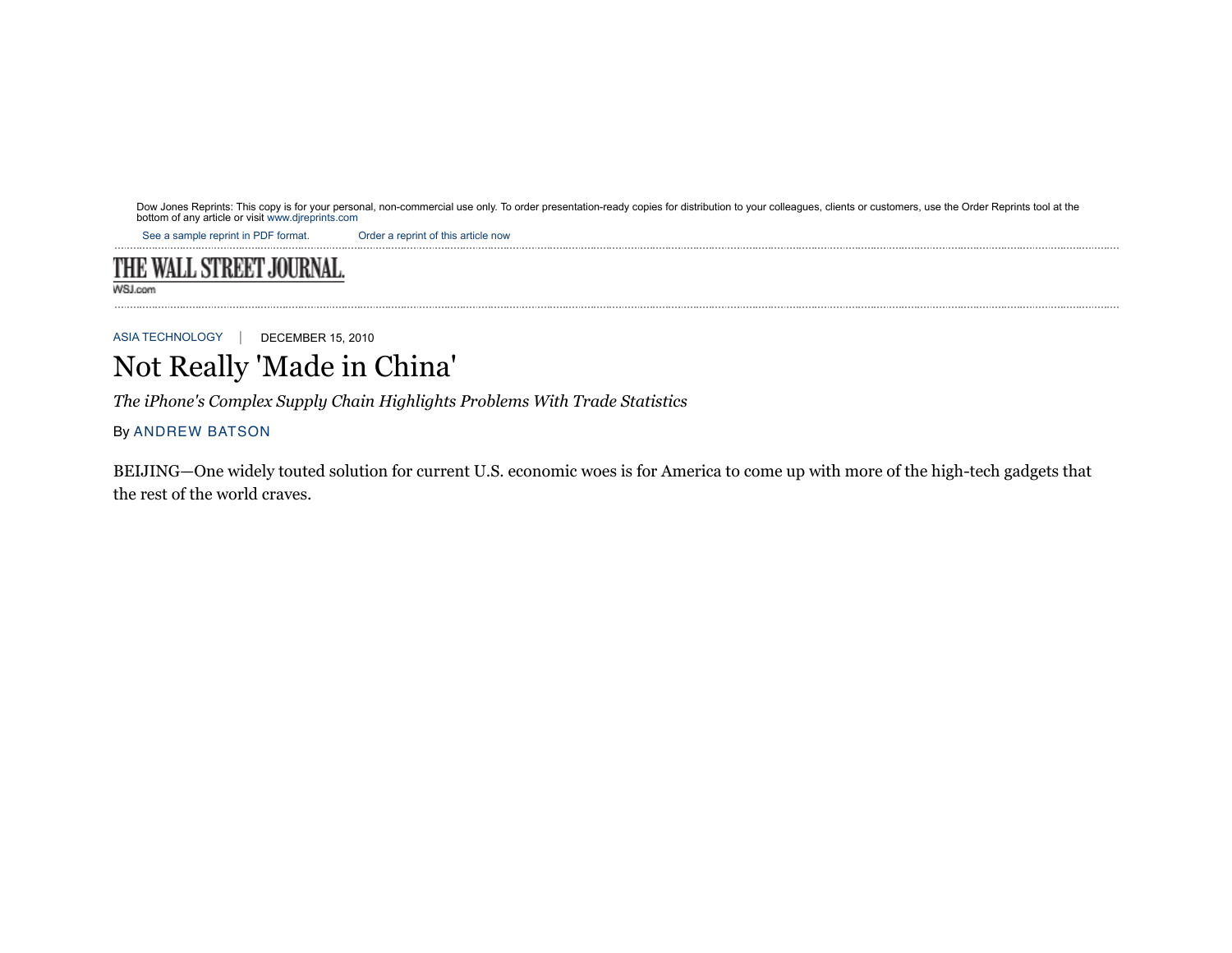

Associated Press

Researchers estimated the iPhone added \$1.9 billion to the U.S. trade deficit with China last year. Above, an Apple store in Palo Alto, Calif.

# **More**

Read the ADBI Research

Yet two academic researchers estimate that Apple Inc.'s iPhone—one of the best-selling U.S. technology products—actually added \$1.9 billion to the U.S. trade deficit with China last year.

How is this possible? The researchers say traditional ways of measuring global trade produce the number but fail to reflect the complexities of global commerce where the design, manufacturing and assembly of products often involve several countries.

"A distorted picture" is the result, they say, one that exaggerates trade imbalances between nations.

Trade statistics in both countries consider the iPhone a Chinese export to the U.S., even though it is entirely designed and owned by a U.S. company, and is made largely of parts produced in several Asian and European countries. China's contribution is the last step—assembling and shipping the phones.

So the entire \$178.96 estimated wholesale cost of the shipped phone is credited to China, even though the value of the work performed by the Chinese workers at Hon Hai Precision

Industry Co. accounts for just 3.6%, or \$6.50, of the total, the researchers calculated in a report published this month.

A spokeswoman for Apple said the company declined to comment on the research.



The result is that according to official statistics, "even high-tech products invented by U.S. companies will not increase U.S. exports," write Yuqing Xing and Neal Detert, two researchers at the Asian Development Bank Institute, a think tank in Tokyo, in their report.

This isn't a problem with high-tech products, but with how exports and imports are measured, they say.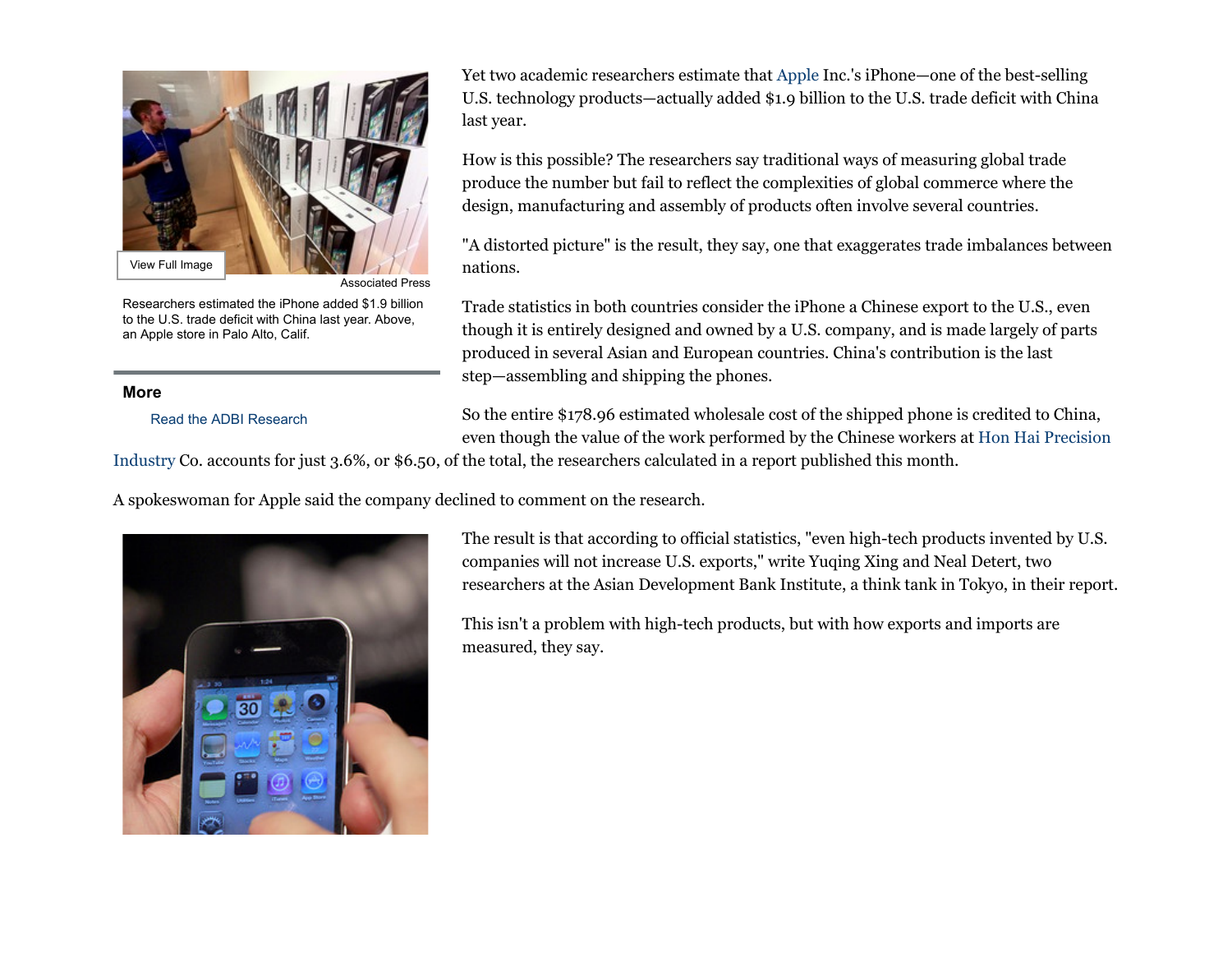#### European Pressphoto Agency

Two academic researchers have found that Apple's iPhone actually added \$1.9 billion to the U.S. trade deficit with China last year.

#### **EXPERIENCE WSJ PROFESSIONAL**

## **Editors' Deep Dive: China Experts Offer Another Take on Trade Surplus**

MARKET NEWS INTERNATIONAL China's Trade Balance is Meaningless

XINHUA BUSINESS WEEKLY Foreign-Funded Firms Profit from China's Processing Trade Sector NYT BLOGS How China Sees Its Currency

Access thousands of business sources not available on the free web. Learn More

The research adds to a growing debate about traditional trade statistics that could have real-world consequences. Conventional trade figures are the basis for political battles waging in Washington and Brussels over what to do about China's currency policies and its allegedly unfair trading practices.

"What we call 'Made in China' is indeed assembled in China, but what makes up the commercial value of the product comes from the numerous countries," Pascal Lamy, the director-general of the World Trade Organization, said in a speech in October. "The concept of country of origin for manufactured goods has gradually become obsolete."

Mr. Lamy said if trade statistics were adjusted to reflect the actual value contributed to a product by different countries, the size of the U.S. trade deficit with China—\$226.88 billion, according to U.S. figures—would be cut in half.

To correct for that bias is difficult because it requires detailed knowledge of how products are put together.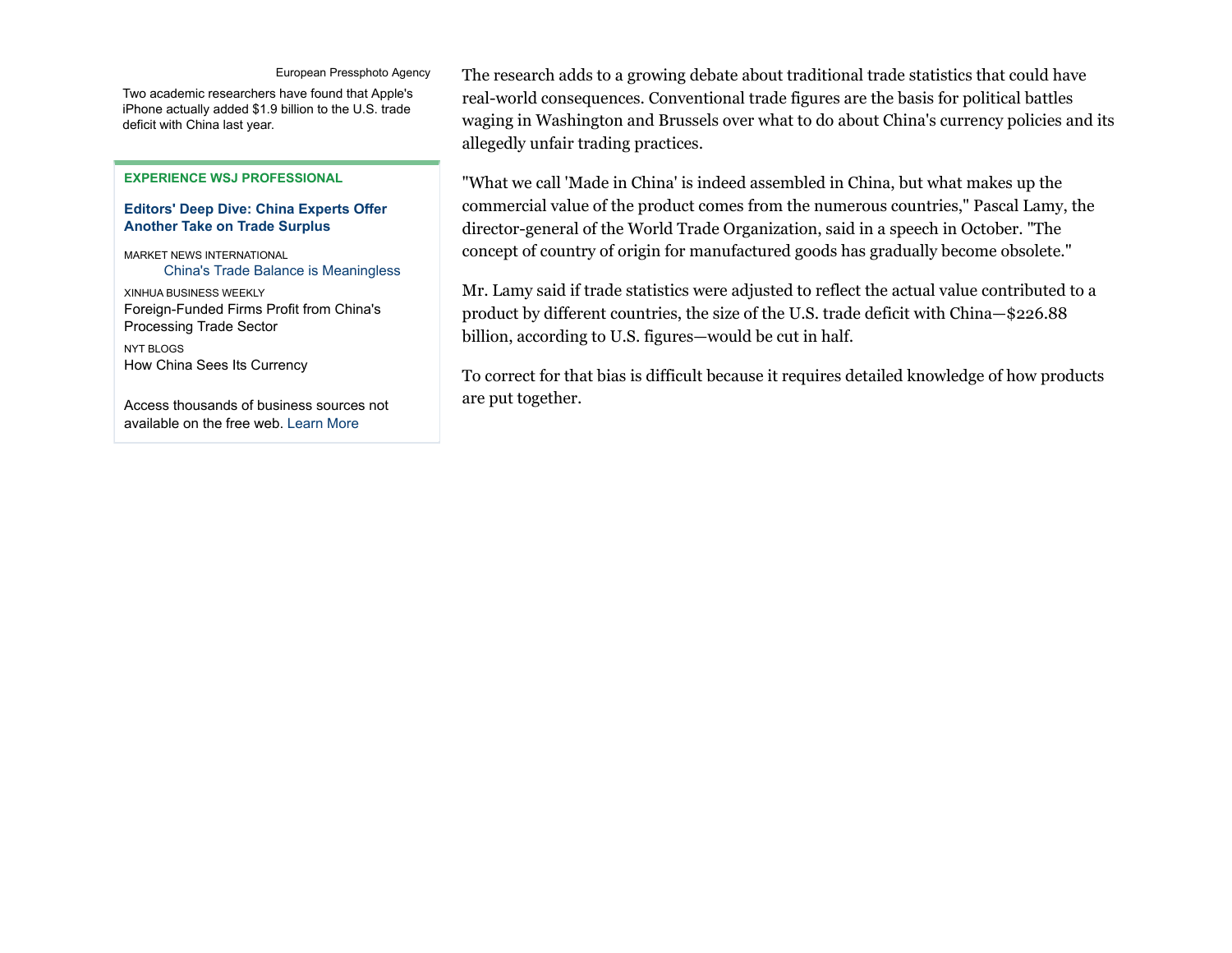

Breaking down imports and exports in terms of the value-added from different countries can lead to some controversial conclusions. Some U.S. lawmakers, for instance, argue China needs to let its currency rise significantly against the U.S. dollar in order to reduce the trade gap between the two nations.

The value-added approach, in fact, shows that sales of the iPhone are adding to the U.S. economy—rather than subtracting from it, as the traditional approach would imply.

Based on U.S. sales of 11.3 million iPhones in 2009, the researchers estimate Chinese iPhone exports at \$2.02 billion. After deducting \$121.5 million in Chinese imports for parts produced by U.S. firms such as chip maker Broadcom Corp., they

arrive at the figure of the \$1.9 billion Chinese trade surplus—and U.S. trade deficit—in iPhones.

If China was credited with producing only its portion of the value of an iPhone, its exports to the U.S. for the same amount of iPhones would be a U.S. trade surplus of \$48.1 million, after accounting for the parts U.S. firms contribute.

Other economists say some aspects of the researchers methodology may have led them to overstate their case. The study, for example, assumes that companies such as Toshiba Corp. and Samsung Electronics Co. that make components for the iPhone wholly assembled them in their home countries.

But many of Apple's suppliers have manufacturing facilities in China, so it's likely that some portion of the components they build for the iPhone are made in China as well.

The latest results are broadly similar to analyses made by the Personal Computing Industry Center at the University of California, Irvine, of the trade and manufacture of another Apple product, the iPod. That research also found that Chinese labor accounted for only a few dollars